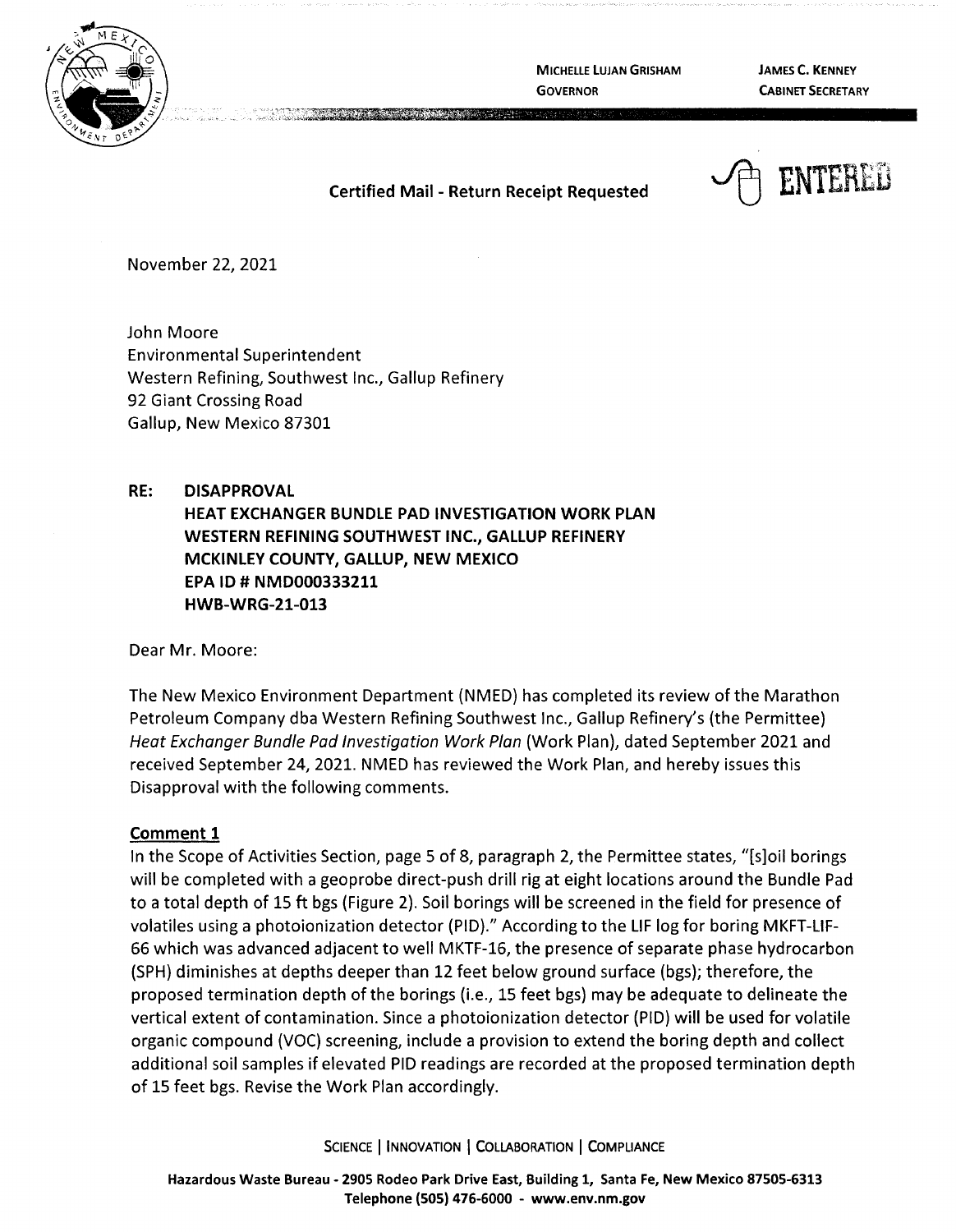Mr. Moore November 22, 2021 Page 2

## **Comment 2**

In the Scope of Activities Section, page 6 of 8, paragraph 2, and the Sample Collection Procedures Section, page 7 of 8, number 2, the Permittee states, "[s]oil samples will be analyzed for benzene via Method 8260B." The concentrations of multiple VOCs (e.g., BTEX, MTBE, chlorinated solvents) and total petroleum hydrocarbons-gasoline, diesel, and motor oil range organics (TPH-GRO, DRO and MRO) in the groundwater samples collected from well MKTF-16 exceeded applicable screening levels. Therefore, it is possible that these analytes may also be detected in the soil samples collected from the vicinity of well MKTF-16. All confirmation soil samples, at a minimum, must be analyzed for the constituents listed in EPA Method 8260B, and TPH-GRO, DRO and MRO. Revise the Work Plan accordingly.

## **Comment 3**

In the Scope of Activities Section, page 6 of 8, paragraph 2, the Sample Collection Procedures Section, page 7 of 8, number 3, and the Data Evaluation and Waste Management Section, page 7 of 8, paragraph 4, the Permittee states, "[a]nalytical results will be compared to NMED Industrial Soil Screening Levels (SSL)." The soil sampling results must also be compared to residential and construction worker soil screening levels. In addition, if the Permittee wishes to petition for a corrective action complete (CAC} without controls status at the site in the future, it is appropriate to select residential soil screening levels as criteria to determine whether further remediation and/or investigation is necessary. Furthermore, note that the proposed screening criteria (NMED industrial soil screening levels) are only applicable to the soils collected from depths between zero to one foot bgs. Since this investigation requires a collection of soils below one foot bgs, the proposed screening must, at a minimum, include the construction worker exposure criteria. Revise the Work Plan accordingly.

# **Comment 4**

In the Scope of Activities Section, page 6 of 8, paragraph 3, the Permittee states, "Figure 2 also includes the proposed soil boring/sample locations for the Sour Naphtha Release Investigation. There are seven proposed borings from the intersection northwest of the Bundle Pad to MKTF-16. These sample locations have been proposed in the Sour Naphtha Release Investigation Work Plan to determine if the elevated benzene concentrations found in MKTF-16 are related to the 2017 Sour Naphtha release." The benzene concentrations detected in the samples collected from well MKTF-16 prior to the March 2017 naphtha release were generally higher than the observed concentrations after the release. Also, a notable spike in the benzene levels after the release was not identified in well MKTF-16. There may not be a correlation between the elevated benzene levels in well MKTF-16 and the 2017 naphtha release. Since the naphtha release is not likely to be the cause of elevated benzene concentrations in well MKTF-16, this evaluation would more appropriately be proposed in the Heat Exchanger Bundle Pad Investigation rather than the Sour Naphtha Release Investigation. Revise the Work Plan to include the seven borings proposed for advancement between the intersection northwest of the Bundle Pad and MKTF-16.